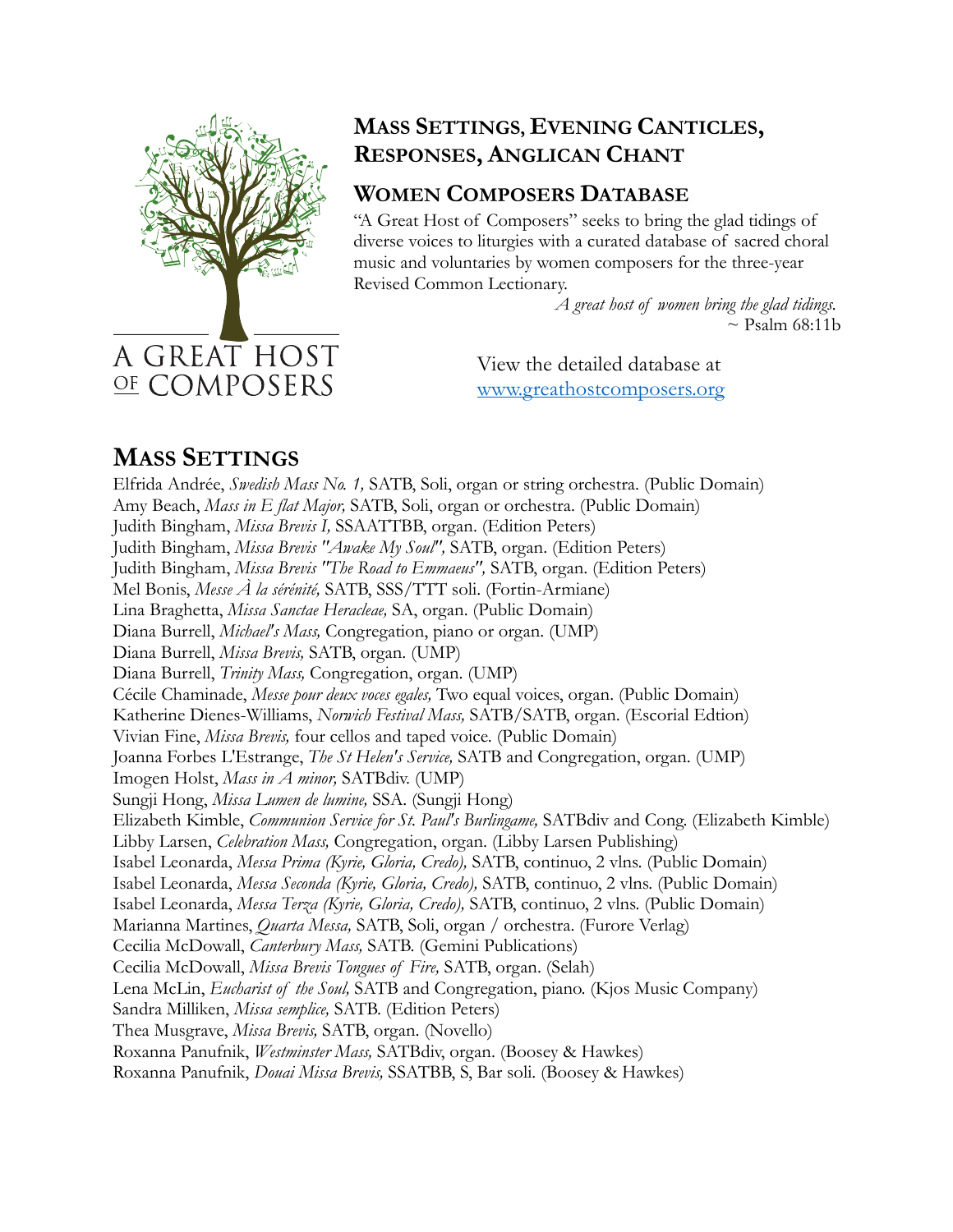#### **MASS SETTINGS** *continued*

Roxanna Panufnik, *Schola Missa de Angelis,* SSATBdiv, S, T soli, organ or string quartet. (Boosey & Hawkes) Dorothy Papadakos, *Missa Margarita,* Congregation, organ. (Dorothy Papadakos) Dorothy Papadakos, *Missa St. Saviour,* SATB and Congregation, organ. (Dorothy Papadakos) Zenobia Powell Perry, *Mass in E minor,* SATB, organ. (Jaygayle Music) Ghislaine Reece-Trapp, *Mass for the Mystery of Faith,* SATB. (Encore) Margaret Rizza, *Mass of Saint Benedict,* SATB and Congregation, organ. (RSCM) Ethel Smyth, *Mass in D,* SATB, SATB soli, orchestra. (Public Domain) Sarah Kirkland Snider, *Mass for the Endangered,* SATB, 12 instruments. (Schirmer) Amy Summers, *Missa Brevis,* SATBdiv. (White Light Publishing) Ruth Watson Henderson, *Missa Brevis,* SAATTBB. (Hinshaw Music) Grace Williams, *Missa Cambrensis,* SATB, Treble chorus, SATB soli, orchestra. (Oriana Publications) Mary Lou Williams, *Mary Lou's Mass,* U, SATB, jazz combo. (Mary Lou Williams Foundation)

## **EVENING CANTICLES**

Amy Beach, *Deus Misereatur,* SATB, organ. (Public Domain) Amy Beach, *Nunc Dimittis,* SATB. (Public Domain) Amy Beach, *Magnificat,* SATB. (Olivia Sparkhall) Amy Beach, *Cantate Domino,* SATB, organ. (Public Domain) Judith Bingham, *Oriel Service,* SATB, organ. (Edition Peters) Judith Bingham, *York Service,* SATB. (Edition Peters) Judith Bingham, *Evening Canticles (Collegium Regale),* SATB, organ. (Edition Peters) Judith Bingham, *Magnificat & Nunc Dimittis,* SATB, organ. (Edition Peters) Kerensa Briggs, *Gloucester Service,* SATBdiv, organ. (Kerensa Briggs) Diana Burrell, *Magnificat and Nunc Dimittis,* SS, organ. (UMP) Diana Burrell, *St Pancras Evening Canticles,* SSATB. (UMP) Hilary Campbell, *Magnficiat and Nunc Dimittis,* SSAATTBB. (ABRSM) Sarah Cattley, *Fitzwilliam Service,* SSA, organ. (Selah) Sarah Cattley, *Fitzwilliam Service,* SATB, organ. (Selah) Maria Rosa Coccia, *Magnificat,* SATB w. V, continuo. (Furore Verlag) Chiara Margarita Cozzolani, *Magnificat a 8 (primo),* SSAATTBB, continuo. (Artemisia) Chiara Margarita Cozzolani, *Magnificat a 8 (secondo),* SSAATTBB, continuo. (Public Domain) Melissa Dunphy, *Magnificat and Nunc dimittis (St. Paul's Burlingame),* SATB. (Mormolyke Press) Joanna Forbes L'Estrange, *King's College Service,* SATBdiv, organ. (RSCM) Jennifer Fowler, *Magnificat and Nunc Dimittis,* SATB. (ABRSM) Cheryl Frances-Hoad, *Magnificat & Nunc Dimittis,* SATB. (Cadenza) Isabella Leonarda, *Magnificat,* SATB, continuo, 2 violins. (Public Domain) Sarah MacDonald, *Magnificat & Nunc Dimittis in A flat,* SS, organ. (SJMP) Sarah MacDonald, *Magnificat & Nunc Dimittis in A flat*, SATB, organ. (RSCM) Sarah MacDonald, *Second Service,* SS, organ. (SJMP) Sarah MacDonald, *Third Service,* TTBB. (Encore Publications) Stephanie Martin, *Selwyn College Service,* SATB, organ. (Canadian Music Centre)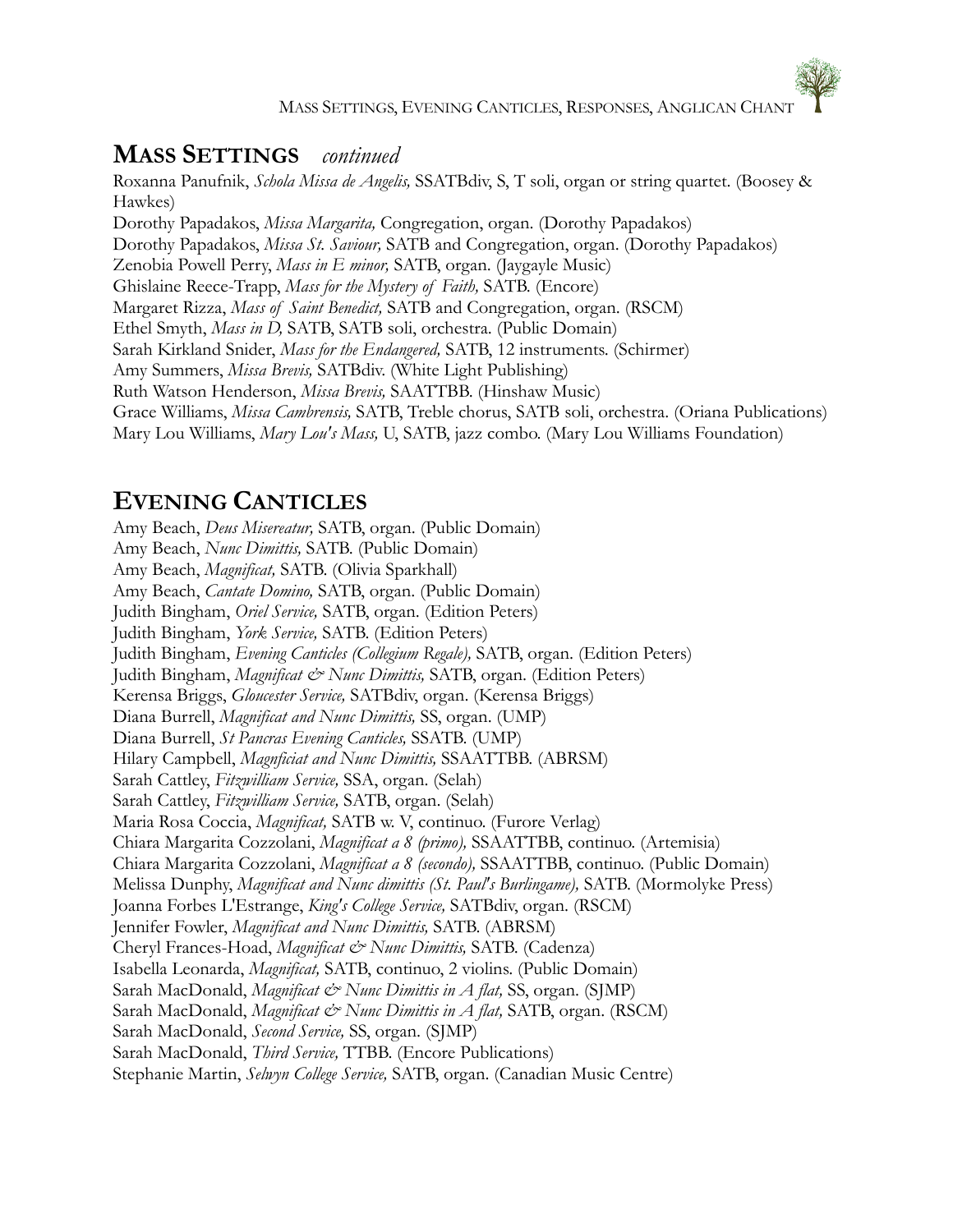MASS SETTINGS, EVENING CANTICLES, RESPONSES, ANGLICAN CHANT

### **EVENING CANTICLES** *continued*

Cecilia McDowall, *St Albans Service,* SATB, organ. (RSCM) Cecilia McDowall, *St Albans Service,* SSA, organ. (Cecilia McDowall) Cecilia McDowall, *St Alban's Service,* SSA. (RSCM) June Nixon, *Magnificat and Nunc Dimittis Plainsong with faburdens,* SATBdiv. (Encore Publications) June Nixon, *Magnificat and Nunc Dimittis (Faburdens),* SATB. (Encore Publications) Roxanna Panufnik, *Magnificat and Nunc Dimittis,* SSAATTBB, organ. (Edition Peters) Roxanna Panufnik, *St Pancras Magnificat and Nunc Dimittis,* SSATBB. (Roxanna Panufnik) Dorothy Papadakos, *St. Paul's Magnificat and Nunc Dimittis,* SATB, organ, violin. (Dorothy Papadakos Music) Rachel Portman, *Magnificat and Nunc Dimittis,* SATB, organ. (St. Rose Publishing) Sarah Rimkus, *Evening Canticles,* SATB, organ. (MusicSpoke) Margaret Rizza, *Song of Mary & Song of Simeon,* Flexible. (RSCM) Annabel Rooney, *Evening Service in D Major,* SATB, organ. (Annabel Rooney) Kathryn Rose, *Magnificat,* SATB. (Public Domain) Kathryn Rose, *Nunc Dimittis,* SATB. (Public Domain) Claudia Francesca Rusca, *Magnificat sesto tono á 8,* SSAATTBB w. V, continuo. (Public Domain) Dobrinka Tabakova, *Truro Canticles,* SATB, organ. (Valonius Press) Judith Weir, *Magnificat and Nunc Dimittis,* SATBdiv. (Chester Music) Janet Wheeler, *Magnificat,* SATB. (Janet Wheeler) Alison Willis, *Magnificat and Nunc Dimittis,* SATBdiv. (Alison Willis)

#### **RESPONSES**

Kerensa Briggs, *Preces and Responses,* SATB. (Kerensa Briggs) Margaret Burk, *Preces and Responses,* SATBdiv. (Selah) Elizabeth Kimble, *Preces and Responses,* SATBdiv. (Selah) Sarah MacDonald, *Preces and Responses,* SSS. (Encore) Sarah MacDonald, *Preces and Responses,* SS. (Selah) Sarah MacDonald, *Preces and Responses,* SATB. (Encore) Cecilia McDowall, *Preces and Responses,* SATB. (Oxford) Kathryn Rose, *Versicles and Responses,* SA(T)B. (Public Domain) Anna Semple, *Preces and Responses,* SSAA. (Anna Semple) Maxine Thévenot, *Preces and Responses,* SATB. (Paraclete) Janet Wheeler, *Preces and Responses,* SATBdiv. (Maze Music) Janet Wheeler, *Preces and Responses,* SATB. (Janet Wheeler) Alison Willis, *Preces and Responses,* SATBdiv. (Composers Edition) Margaret Woodley, *Preces and Responses in F,* SATB. (Paraclete)